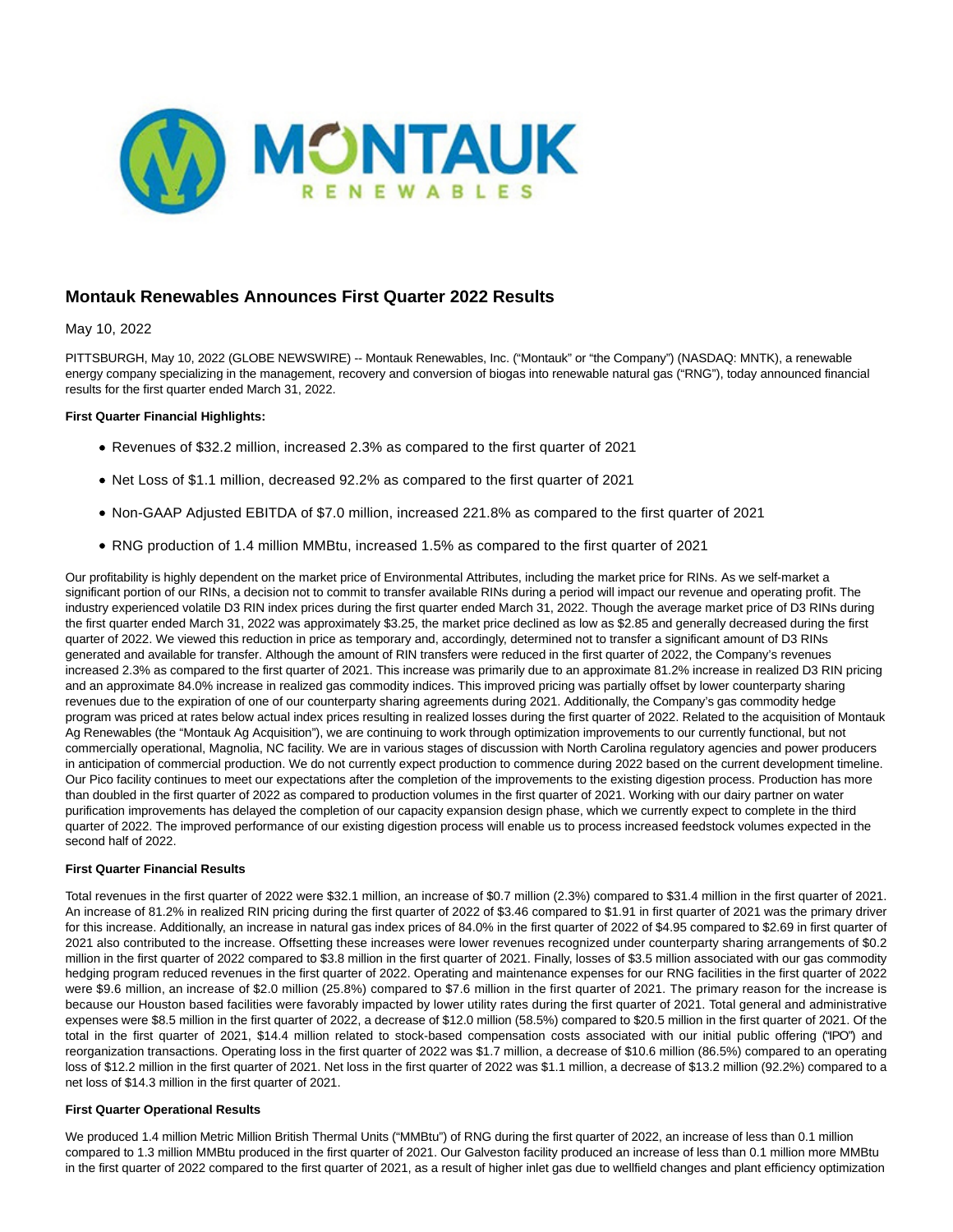of process equipment. We produced approximately 45 thousand megawatt hours ("MWh") in Renewable Electricity in the first quarter of 2022, a decrease of 2 thousand MWh (4.2%), compared to the 47 thousand MWh produced in the first quarter of 2021. This decrease was driven by preventative engine maintenance at our Bowerman facility which produced 2 thousand MWh less in the first quarter of 2022 compared to the first quarter of 2021.

#### **Updated 2022 Full Year Outlook:**

- RNG revenues expected to range between \$181.0 and \$226.0 million
- RNG production volumes expected to range between 5.5 and 6.7 million MMBtu
- Renewable Electricity revenues expected to range between \$17.0 and \$20.0 million
- Renewable Electricity production volumes expected to range between 188 and 230 thousand MWh

#### **Conference Call Information**

The Company will host a conference call today at 2:30 p.m. ET to discuss results. The conference call will be available via the following dial in numbers:

- U.S. Participants: Dial +1 (833) 934-1693 (Access Code: 1186876)
- International Participants: Dial +1 (929) 517-0391 (Access Code: 1186876)

Please call the conference telephone number 5-10 minutes prior to the start time. The conference call will be broadcast live and be available for replay at [https://edge.media-server.com/mmc/p/vz9rjn5g a](https://www.globenewswire.com/Tracker?data=OlOIpJ70p3ayZu5nmOqU49xzzkn-ICZYbXZPHcRH5B7tbmfdf_tSB85lEwDqtZrwktHT_DvsB8-E0a9OZwbCZvq3sf0oJudnj_18DfVpA8IcRnxU5qkSz-yUyPN0Qj9V--iyRO1XlqwsM5wDbveeng==)nd on the Company's website at [https://ir.montaukrenewables.com f](https://www.globenewswire.com/Tracker?data=OlOIpJ70p3ayZu5nmOqU4xgPvOloXb6PvhvwogRFswOpoFz_UoXoRjsUzzyeHQ_UuVYOxo-ne6e5Xg5NVBNLV6yrH-_vvHLaVbq01LWgLBqcxZjHpQ4Ir5NIh-26X30k)or seven days following the conference call.

#### **Use of Non-GAAP Financial Measures**

This press release and the accompanying tables include references to EBITDA and Adjusted EBITDA which are Non-GAAP financial measures. We present EBITDA and Adjusted EBITDA because we believe the measures assist investors in analyzing our performance across reporting periods on a consistent basis by excluding items that we do not believe are indicative of our core operating performance.

In addition, EBITDA and Adjusted EBITDA are financial measurements of performance that management and the board of directors use in their financial and operational decision-making and in the determination of certain compensation programs. EBITDA and Adjusted EBITDA are supplemental performance measures that are not required by or presented in accordance with GAAP. EBITDA and Adjusted EBITDA should not be considered alternatives to net (loss) income or any other performance measure derived in accordance with GAAP, or as an alternative to cash flows from operating activities or a measure of our liquidity or profitability.

#### **About Montauk Renewables, Inc.**

Montauk Renewables, Inc. (NASDAQ: MNTK) is a renewable energy company specializing in the management, recovery and conversion of biogas into RNG. The Company captures methane, preventing it from being released into the atmosphere, and converts it into either RNG or electrical power for the electrical grid ("Renewable Electricity"). The Company, headquartered in Pittsburgh, Pennsylvania, has more than 30 years of experience in the development, operation and management of landfill methane-fueled renewable energy projects. The Company has current operations at 15 operating projects located in California, Idaho, Ohio, Oklahoma, Pennsylvania, North Carolina and Texas. The Company sells RNG and Renewable Electricity, taking advantage of Environmental Attribute premiums available under federal and state policies that incentivize their use. For more information, visit [https://ir.montaukrenewables.com](https://www.globenewswire.com/Tracker?data=OlOIpJ70p3ayZu5nmOqU4xgPvOloXb6PvhvwogRFswP2q01MwqQGfGZeYwLtNFWMVil0T5F1YRvr--TORs-iCZ2n-vYdKs1-oiOfdILco3C3-BDaHzmwjsNqlz-BScYL)

Company Contact: John Ciroli Vice President, General Counsel and Secretary [investor@montaukrenewables.com](https://www.globenewswire.com/Tracker?data=eCtQdywis8ng_WzesmgmE4D8S7RXbNicqyCfERtWd_upcQy-Kk8EfnFQZfJCu6wwbz_GD2lckqnBNzO393PElgCWoiRYtmn3kpmMCEuDp7RpCFNkSG5SoltMVYyrjzcR) (412) 747-8700

Investor Relations Contact: Georg Venturatos Gateway Investor Relations [MNTK@GatewayIR.com](https://www.globenewswire.com/Tracker?data=3VpIaReR9cw0YbiG75Dx38i6i5ri00Yickk2TRvmIl5fFR5WeBeh0k32YsJAAWZgc25wvEEExQO2WKQ4Fa8u0IvccwuFhZLHHSMFyeVGKMs=) (949) 574-3860

#### **Safe Harbor Statement**

This release contains "forward-looking statements" within the meaning of U.S. federal securities laws that involve substantial risks and uncertainties. All statements other than statements of historical or current fact included in this report are forward-looking statements. Forward-looking statements refer to our current expectations and projections relating to our financial condition, results of operations, plans, objectives, strategies, future performance, and business. You can identify forward-looking statements by the fact that they do not relate strictly to historical or current facts. These statements may include words such as "anticipate," "assume," "believe," "can have," "contemplate," "continue," "could," "design," "due," "estimate," "expect," "forecast," "goal," "intend," "likely," "may," "might," "objective," "plan," "predict," "project," "potential," "seek," "should," "target," "will," "would," and other words and terms of similar meaning in connection with any discussion of the timing or nature of future operational performance or other events. For example, all statements we make relating to future results of operations, financial condition, expectations and plans of the Company, including expected benefits of the Pico amendment and the Montauk Ag project in North Carolina, the anticipated completion of the engine repairs and resumption of operations at the Security facility, the resolution of gas collection issues at the McCarty facility, our estimated and projected costs,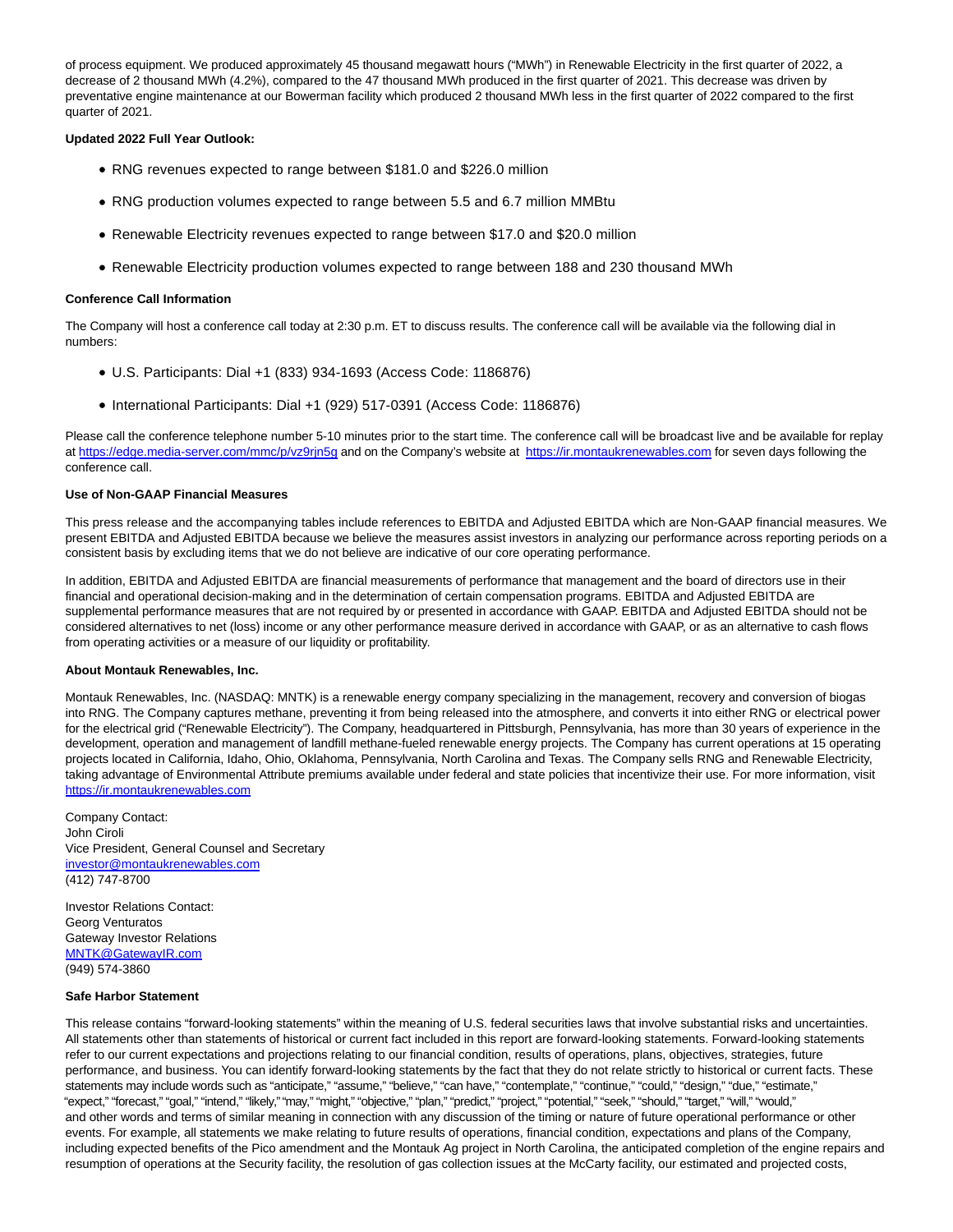expenditures, growth rates, and our plans and objectives for future operations, growth, initiatives, or strategies are forward-looking statements. All forward-looking statements are subject to risks and uncertainties that may cause actual results to differ materially from those that we expect and, therefore, you should not unduly rely on such statements.

Forward-looking statements are not guarantees of future performance and are subject to certain risks, uncertainties and other factors, many of which are beyond the Company's control and are difficult to predict, including, without limitation, risks related to the impact of the ongoing COVID-19 pandemic on our business, financial condition and results of operations; our ability to develop and operate new renewable energy projects, including with livestock farms; reduction or elimination of government economic incentives to the renewable energy market; delays in acquisition, financing, construction and development of new projects, including expansion plans into new areas such as agricultural waste; the inability to complete strategic development opportunities; disruptions in our supply chain due to transportation delays, travel restrictions, raw material cost increases and shortages, closures of businesses or facilities, and the associated costs and inflation related thereto; the length of development and optimization cycles for new projects, including the design and construction processes for our renewable energy projects; dependence on third parties for the manufacture of products and services; the quantity, quality and consistency of our feedstock volumes from both landfill and livestock farm operations; identifying suitable locations for new projects; reliance on interconnections to distribution and transmission products for our Renewable Natural Gas and Renewable Electricity Generation segments; our projects not producing expected levels of output; the anticipated benefits of the Pico feedstock amendment and the Montauk Ag acquisition and the anticipated completion of engine repairs and resumption of operations at the Security facility; resolution of gas collection issues at the McCarty facility; concentration of revenues from a small number of customers and projects; dependence on our landfill operators; our outstanding indebtedness and restrictions under our credit facility; our ability to extend our fuel supply agreements prior to expiration; our ability to meet milestone requirements under our power purchase agreements; existing regulations and changes to regulations and policies that effect our operations; decline in public acceptance and support of renewable energy development and projects; our expectations regarding federal, state and local government incentives in the United States, provided in the form of RINs, RECs, LCFS credits, rebates, tax credits and other incentives to end users, distributors, system integrators and manufacturers of renewable energy projects, that promote the use of renewable energy ("Environmental Attributes"); our expectations regarding Environmental Attribute and commodity prices; our expectations regarding the period during which we qualify as an emerging growth company under the Jumpstart Our Business Startups Act; our expectations regarding future capital expenditures, including for the maintenance of facilities; our expectations regarding the use of net operating losses before expiration; our expectations regarding more attractive carbon intensity scores by regulatory agencies for our livestock farm projects; market volatility and fluctuations in commodity prices and the market prices of Environmental Attributes and the impact of any related hedging activity; regulatory changes in federal, state and international environmental attribute programs; profitability of our planned livestock farm projects; sustained demand for renewable energy; security threats, including cyber-security attacks; the need to obtain and maintain regulatory permits, approvals and consents; potential liabilities from contamination and environmental conditions; potential exposure to costs and liabilities due to extensive environmental, health and safety laws; impacts of climate change, changing weather patterns and conditions, and natural disasters; failure of our information technology and data security systems; increased competition in our markets; continuing to keep up with technology innovations; our belief that the measures taken to remediate the material weakness identified in our internal control over financial reporting will improve our internal control over financial reporting; concentrated stock ownership by a few stockholders and related control over the outcome of all matters subject to a stockholder vote; and other risks and uncertainties detailed in the section titled "Risk Factors" in our latest Annual Report on Form 10-K.

Therefore, actual outcomes and results may differ materially from what is expressed in such forward-looking statements. All forward-looking statements attributable to us are expressly qualified in their entirety by these cautionary statements as well as others made in our Securities and Exchange Commission filings and public communications. You should evaluate all forward-looking statements made by us in the context of these risks and uncertainties. The forward-looking statements included herein are made only as of the date hereof. The Company undertakes no obligation to publicly update or revise any forward-looking statement as a result of new information, future events, or otherwise, except as required by law.

### MONTAUK RENEWABLES, INC. CONDENSED CONSOLIDATED BALANCE SHEETS (Unaudited)

(in thousands, except share and per share data):

|                                           | As of March 31,<br>2022 |         | As of December 31,<br>2021 |         |
|-------------------------------------------|-------------------------|---------|----------------------------|---------|
| <b>ASSETS</b>                             |                         |         |                            |         |
| Current assets:                           |                         |         |                            |         |
| Cash and cash equivalents                 | \$                      | 59,794  | - \$                       | 53,266  |
| Accounts and other receivables            |                         | 5,578   |                            | 9,338   |
| Related party receivable                  |                         | 8,940   |                            | 8,940   |
| Prepaid expenses and other current assets |                         | 3,655   |                            | 2,846   |
| Assets held for sale                      |                         |         |                            | 777     |
| Total current assets                      | \$                      | 77,967  | S                          | 75,167  |
| Restricted cash - non-current             | \$                      | 328     | \$                         | 328     |
| Property, plant and equipment, net        |                         | 178,263 |                            | 180,893 |
| Goodwill and intangible assets, net       |                         | 13,898  |                            | 14,113  |
| Deferred tax assets                       |                         | 10,806  |                            | 10,570  |
| Non-current portion of derivative asset   |                         | 368     |                            |         |
| Operating lease right-of-use assets       |                         | 231     |                            | 305     |
| Other assets                              |                         | 5,121   |                            | 5,104   |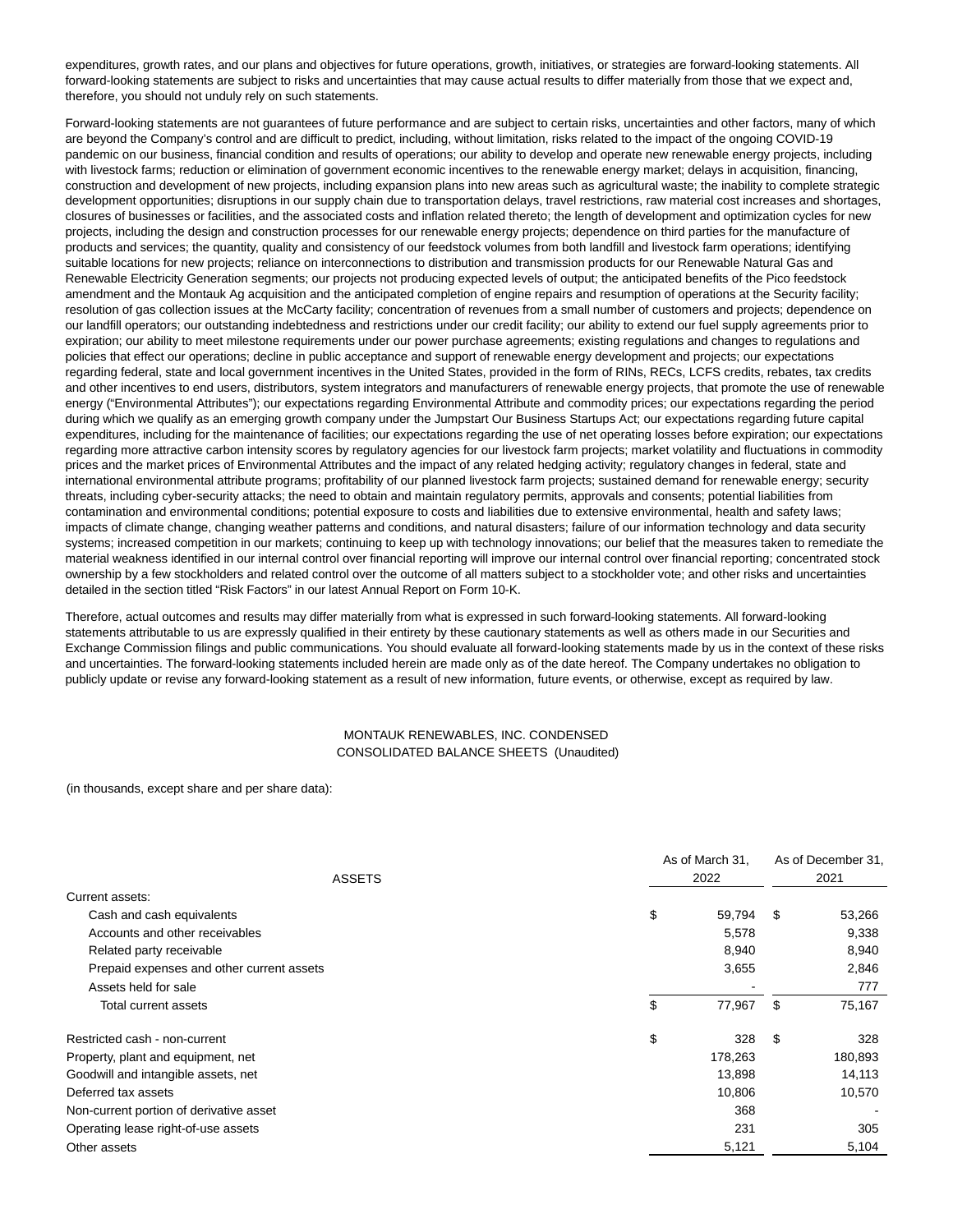| <b>Total assets</b>                                                                                                                                                                                                                                                           | \$<br>286,982 | \$. | 286,480   |
|-------------------------------------------------------------------------------------------------------------------------------------------------------------------------------------------------------------------------------------------------------------------------------|---------------|-----|-----------|
| LIABILITIES AND STOCKHOLDERS' EQUITY                                                                                                                                                                                                                                          |               |     |           |
| Current liabilities:                                                                                                                                                                                                                                                          |               |     |           |
| Accounts payable                                                                                                                                                                                                                                                              | \$<br>5,118   | S   | 4,973     |
| <b>Accrued liabilities</b>                                                                                                                                                                                                                                                    | 9,351         |     | 10,823    |
| Current portion of lease liability                                                                                                                                                                                                                                            | 225           |     | 296       |
| Current portion of derivative liability                                                                                                                                                                                                                                       | 3,621         |     | 650       |
| Current portion of long-term debt                                                                                                                                                                                                                                             | 7,828         |     | 7,815     |
| <b>Total current liabilities</b>                                                                                                                                                                                                                                              | \$<br>26,143  | \$  | 24,557    |
| Long-term debt, less current portion                                                                                                                                                                                                                                          | \$<br>69,427  | \$  | 71,392    |
| Non-current portion of lease liability                                                                                                                                                                                                                                        | 25            |     | 27        |
| Non-current portion of derivative liability                                                                                                                                                                                                                                   |               |     | 189       |
| Asset retirement obligation                                                                                                                                                                                                                                                   | 5,379         |     | 5,301     |
| Other liabilities                                                                                                                                                                                                                                                             | 2,587         |     | 2,721     |
| <b>Total liabilities</b>                                                                                                                                                                                                                                                      | \$<br>103,561 | \$  | 104,187   |
| STOCKHOLDERS' EQUITY                                                                                                                                                                                                                                                          |               |     |           |
| Common stock, \$0.01 par value, authorized 690,000,000 shares; 143,603,681 and 143,584,827 shares<br>issued at March 31, 2022 and December 31, 2021, respectively; 141,057,772 and 141,015,213<br>shares outstanding at March 31, 2022 and at December 31, 2021, respectively | 1.410         |     | 1,410     |
| Treasury stock, at cost, 959,344 and 950,214 shares at March 31, 2022 and December 31, 2021,                                                                                                                                                                                  |               |     |           |
| respectively                                                                                                                                                                                                                                                                  | (10, 904)     |     | (10, 813) |
| Additional paid-in capital                                                                                                                                                                                                                                                    | 198,558       |     | 196,224   |
| Retained deficit                                                                                                                                                                                                                                                              | (5,643)       |     | (4,528)   |
| Total stockholders' equity                                                                                                                                                                                                                                                    | \$<br>183,421 | \$  | 182,293   |
|                                                                                                                                                                                                                                                                               | \$<br>286,982 |     | 286,480   |
| Total liabilities and stockholders'equity                                                                                                                                                                                                                                     |               |     |           |

## MONTAUK RENEWABLES, INC. CONDENSED CONSOLIDATED STATEMENT OF OPERATIONS (Unaudited)

(in thousands, except per share and per share data):

|                                                          |              | Three months<br>ended March, |           |  |
|----------------------------------------------------------|--------------|------------------------------|-----------|--|
|                                                          | 2022         |                              | 2021      |  |
| Total operating revenues                                 | 32,169       |                              | 31,447    |  |
| Operating expenses:                                      |              |                              |           |  |
| Operating and maintenance expenses                       | 13,201       |                              | 10,612    |  |
| General and administrative expenses                      | 8,495        |                              | 20,452    |  |
| Royalties, transportation, gathering and production fuel | 7,206        |                              | 6,218     |  |
| Depreciation, depletion and amortization                 | 5,153        |                              | 5,737     |  |
| Gain on insurance proceeds                               | (313)        |                              | (82)      |  |
| Impairment loss                                          | 51           |                              | 626       |  |
| <b>Transaction costs</b>                                 | 27           |                              | 88        |  |
| Total operating expenses                                 | 33,820       |                              | 43,651    |  |
| Operating loss                                           | (1,651)      |                              | (12, 204) |  |
| Other (income) expenses:                                 |              |                              |           |  |
| Interest expense                                         | 32           |                              | 646       |  |
| Net gain on sale of assets                               | (293)        |                              |           |  |
| Other (income) expense                                   | (17)         |                              | 33        |  |
| Total other (income) expense                             | (278)        |                              | 679       |  |
| Loss before income taxes                                 | (1, 373)     |                              | (12, 883) |  |
| Income tax (benefit) expense                             | (258)        |                              | 1,382     |  |
| Net loss                                                 | (1, 115)     | \$                           | (14, 265) |  |
| Loss per share:                                          |              |                              |           |  |
| Basic                                                    | \$<br>(0.01) |                              | (0.10)    |  |
| <b>Diluted</b>                                           | \$<br>(0.01) | \$                           | (0.10)    |  |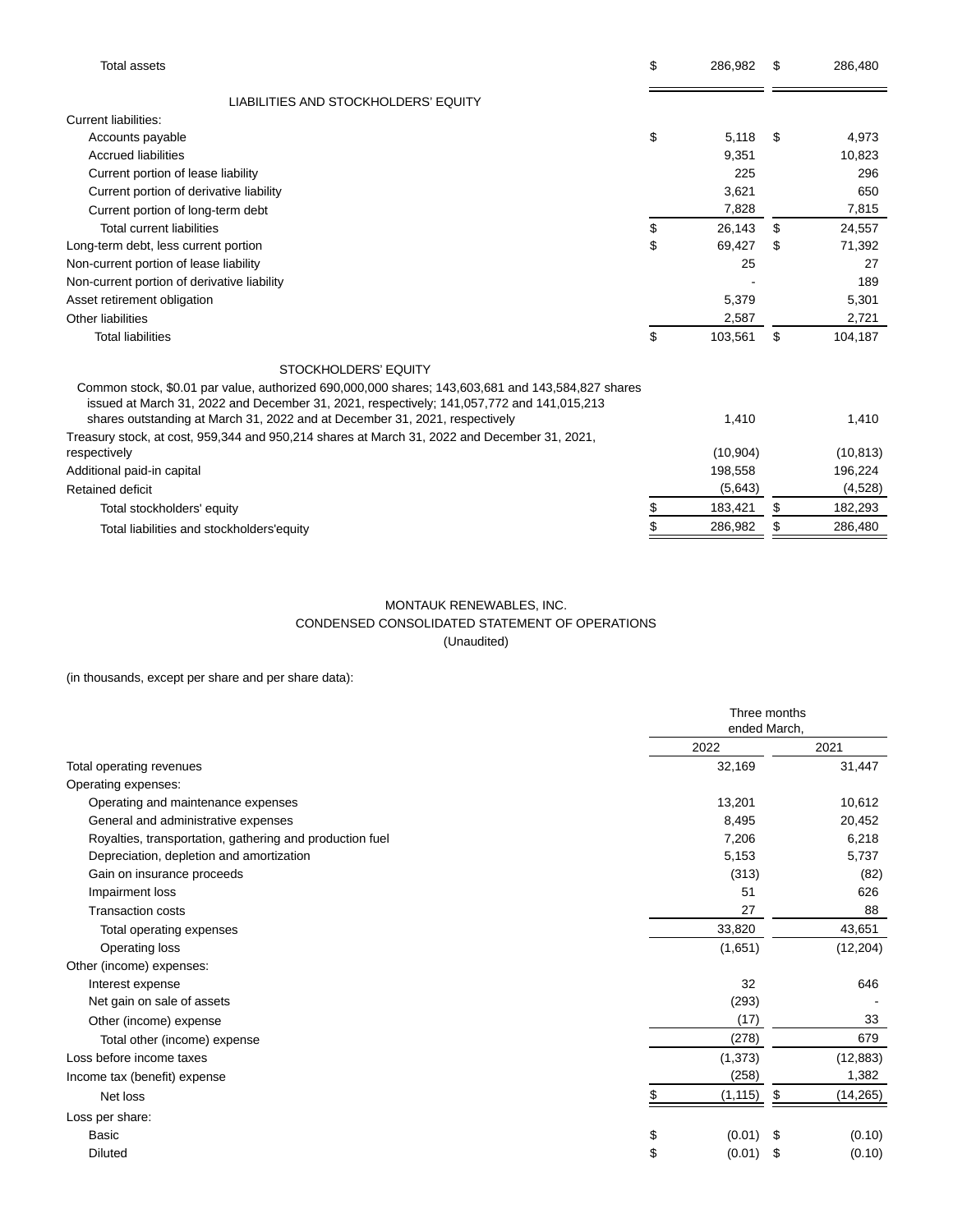### MONTAUK RENEWABLES, INC. CONDENSED CONSOLIDATED STATEMENTS OF CASH FLOWS (Unaudited)

(in thousands):

| Cash flows from operating activities:                                           | Three months<br>ended<br>March 31. |    |           |  |
|---------------------------------------------------------------------------------|------------------------------------|----|-----------|--|
|                                                                                 | 2022                               |    | 2021      |  |
| Net loss                                                                        | \$<br>(1, 115)                     | \$ | (14,265)  |  |
| Adjustments to reconcile net loss to net cash provided by operating activities: |                                    |    |           |  |
| Depreciation, depletion and amortization                                        | 5,153                              |    | 5,737     |  |
| (Benefit) provision for deferred income taxes                                   | (236)                              |    | 1,066     |  |
| Stock-based compensation                                                        | 2,334                              |    | 14,598    |  |
| Derivative mark-to-market adjustments and settlements                           | 2,415                              |    | (418)     |  |
| Gain on property insurance proceeds                                             | (313)                              |    | (82)      |  |
| Accretion of asset retirement obligations                                       | 98                                 |    | 138       |  |
| Net gain on sale of assets                                                      | (293)                              |    |           |  |
| Amortization of debt issuance costs                                             | 108                                |    | 137       |  |
| Impairment loss                                                                 | 51                                 |    | 626       |  |
| Changes in operating assets and liabilities:                                    |                                    |    |           |  |
| Accounts and other receivables and other current assets                         | 2,949                              |    | 2,634     |  |
| Accounts payable and other accrued expenses                                     | (1, 554)                           |    | (2, 402)  |  |
| Net cash provided by operating activities                                       | 9,597                              |    | 7,769     |  |
| Cash flows from investing activities:                                           |                                    |    |           |  |
| Capital expenditures                                                            | (2,378)                            |    | (1, 335)  |  |
| Proceeds from insurance recovery                                                | 313                                |    | 82        |  |
| Proceeds from sale of assets                                                    | 1,088                              |    |           |  |
| Net cash used in investing activities                                           | (977)                              |    | (1,253)   |  |
| Cash flows from financing activities:                                           |                                    |    |           |  |
| Repayments of long-term debt                                                    | (2,000)                            |    | (2,500)   |  |
| Proceeds from initial public offering                                           |                                    |    | 15,593    |  |
| Treasury stock purchase                                                         | (91)                               |    | (10, 813) |  |
| Related party receivable                                                        |                                    |    | (7, 140)  |  |
| Net cash used in by financing activities                                        | (2,091)                            |    | (4,860)   |  |
| Net increase or decrease in cash, cash equivalents and restricted cash          | 6,529                              |    | 1,656     |  |
| Cash and cash equivalents and restricted cash at beginning of period            | 53,612                             |    | 21,559    |  |
| Cash and cash equivalents and restricted cash at end of period                  | \$<br>60,141                       | \$ | 23,215    |  |
| Reconciliation of cash, cash equivalents, and restricted cash at end of period: |                                    |    |           |  |
| Cash and cash equivalents                                                       | \$<br>59,794                       | \$ | 22,643    |  |
| Restricted cash and cash equivalents - current                                  | 19                                 |    |           |  |
| Restricted cash and cash equivalents - non-current                              | 328                                |    | 572       |  |
|                                                                                 | \$<br>60.141                       | \$ | 23.215    |  |

MONTAUK RENEWABLES, INC. NON-GAAP FINANCIAL MEASURES (Unaudited)

(in thousands):